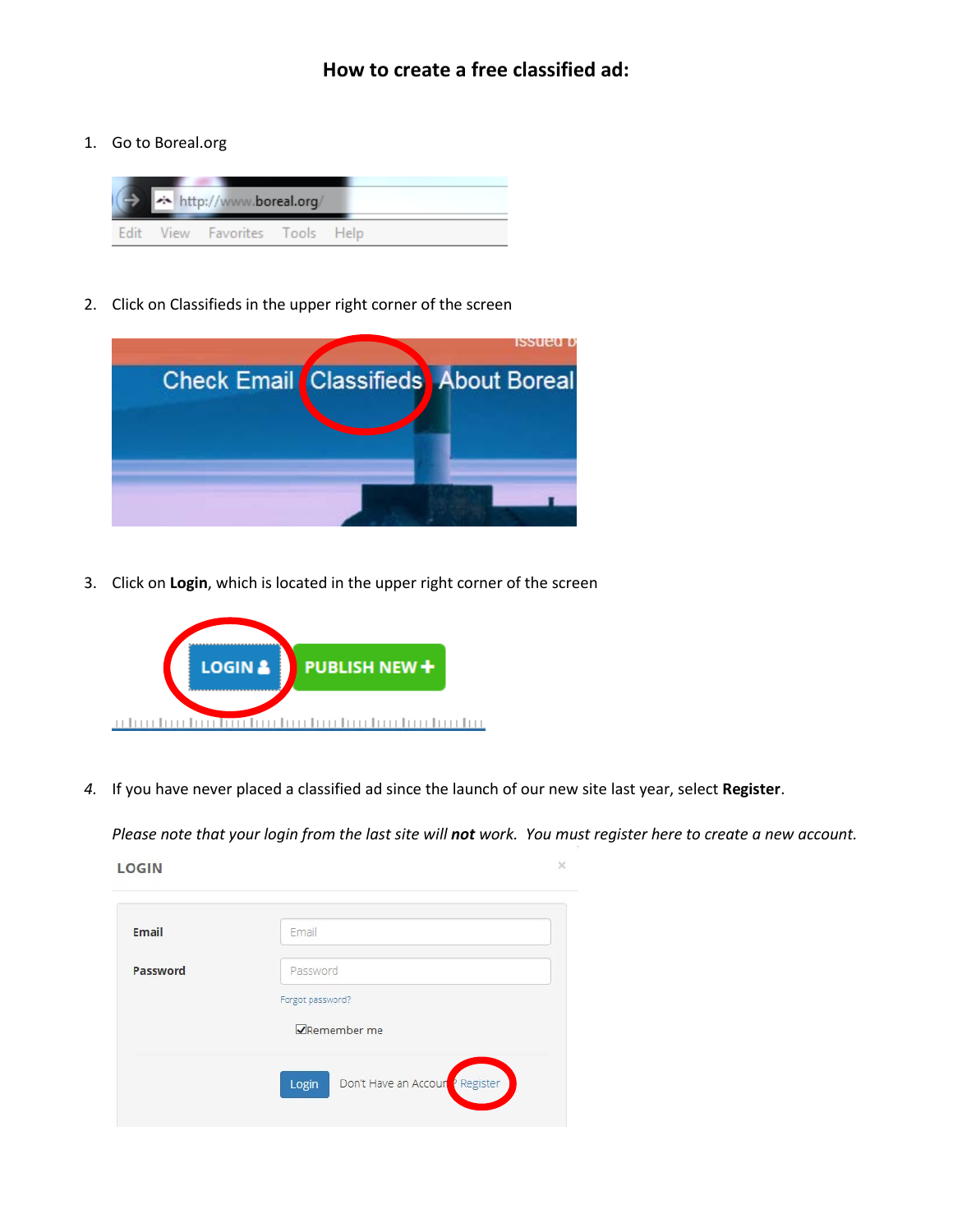5. Enter your information on the boxes to complete the registration:

| <b>Name</b>            | Name                                            |
|------------------------|-------------------------------------------------|
| Email                  | Email                                           |
| New password           | Password                                        |
|                        | Strength                                        |
| <b>Repeat password</b> | Password                                        |
|                        | Type your password twice                        |
|                        | I'm not a robot<br>reCAPTCHA<br>Privacy - Terms |

6. Once you have completed the registration, you will be directed to the classified page. Select **Publish New** which is located in the upper right corner of the screen



7. Create a title for your ad, select the category, and fill out the rest of the areas. You can add up to 2 images. Select **Publish new** once you are done. Your ad is now created!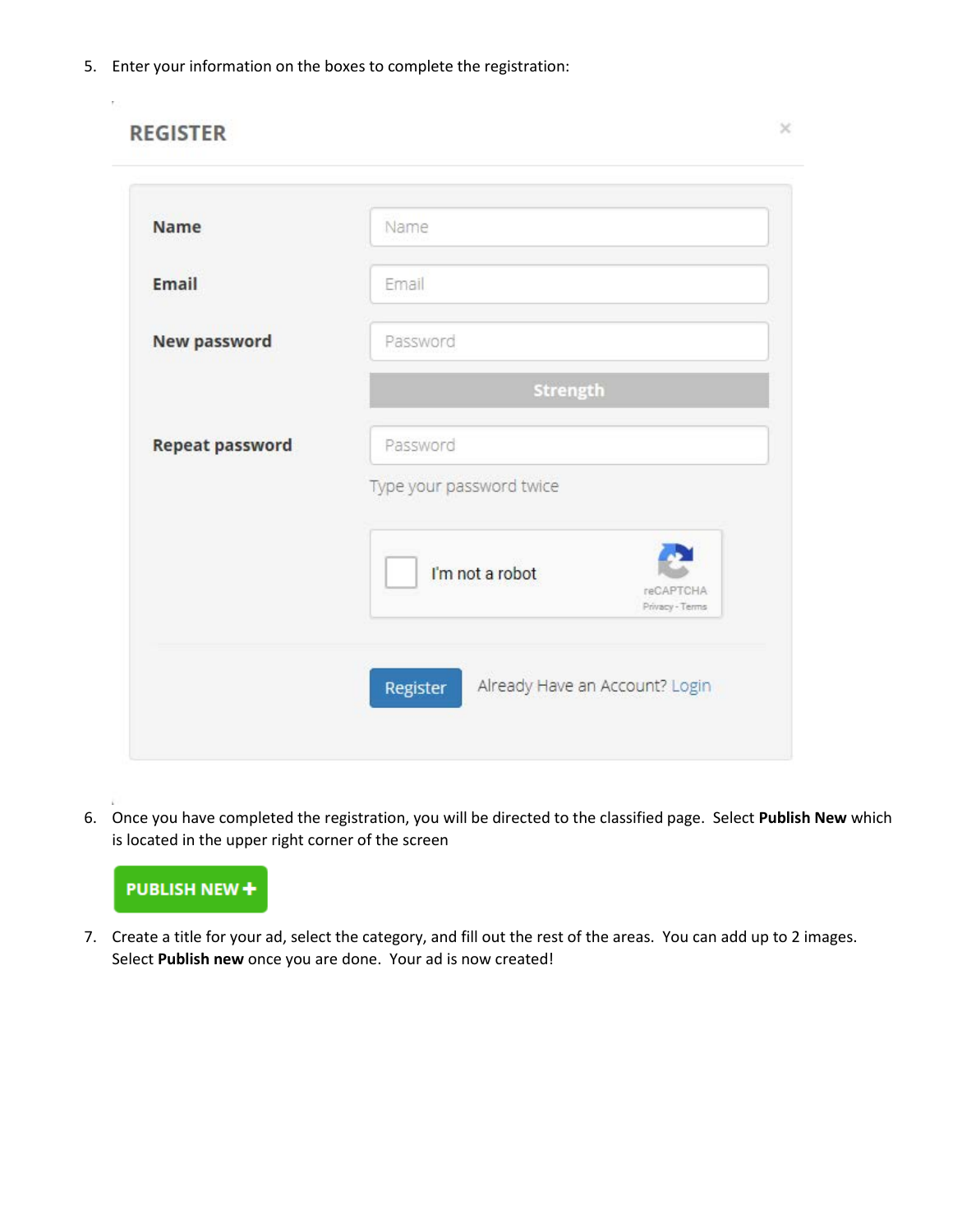## **PUBLISH NEW ADVERTISEMENT**

 $\mathrm{meV}$ 

Category

 $\tau$ Pick a category...

## Description

| 11 / U n = = = 11 日日 m = 2 [1] |  |
|--------------------------------|--|
|                                |  |
|                                |  |
|                                |  |
|                                |  |
|                                |  |
|                                |  |

Images



| Up to 2 images allowed. JPEG, JPG or PNG formats only. Maximum file size of SMB. |             |
|----------------------------------------------------------------------------------|-------------|
| Phone                                                                            |             |
| <b>M</b> 2011 555 0123                                                           |             |
| Address                                                                          |             |
| Atices:                                                                          |             |
| Price                                                                            |             |
| \$1,00                                                                           |             |
| Website                                                                          |             |
| $\overline{\phantom{a}}$                                                         |             |
| e<br>I'm not a robot<br>NOSPTOLE.<br>Strang - Tarris                             | Publish new |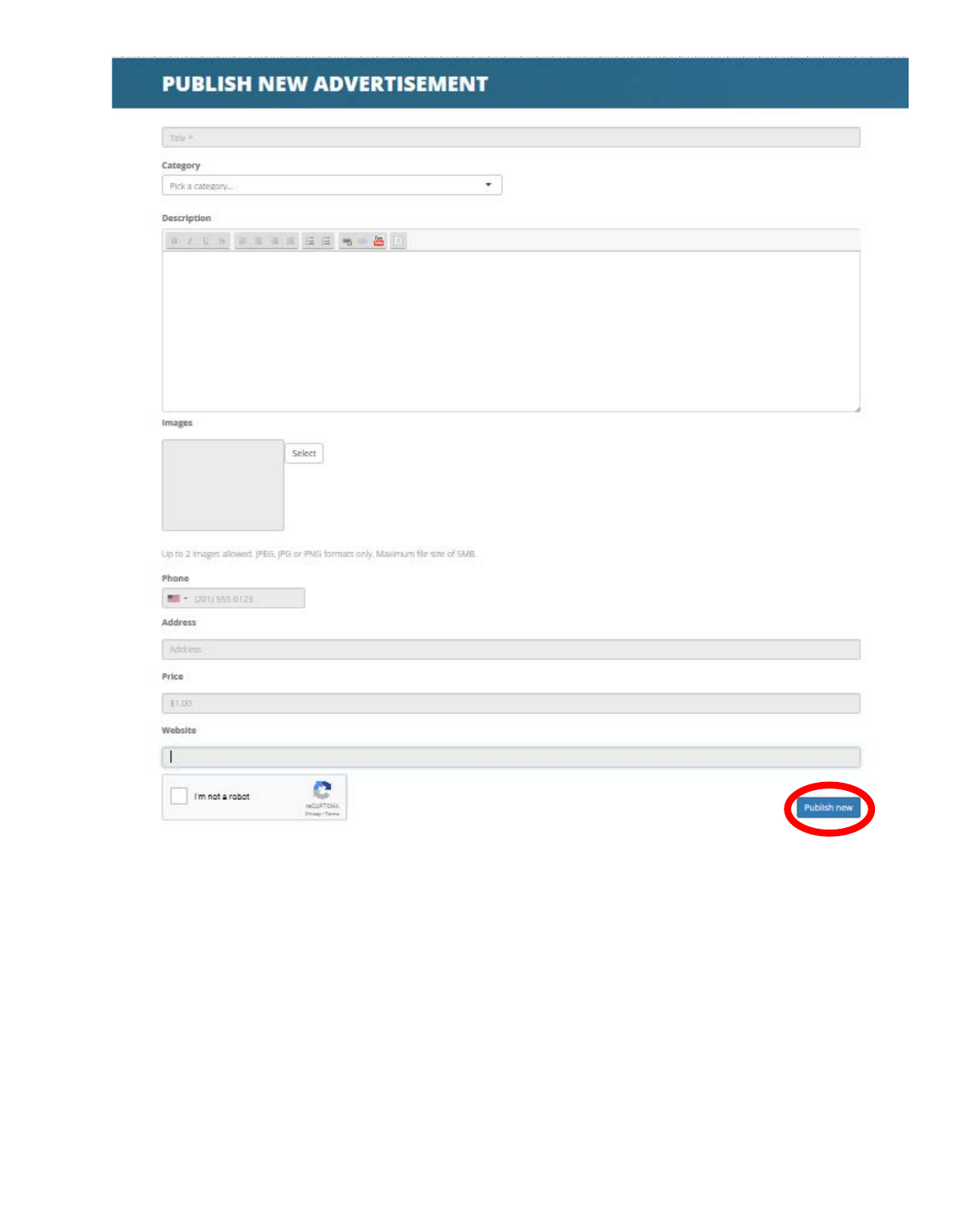## **How to edit or delete an ad that you've already placed:**

1. Go to Boreal.org



2. Click on Classifieds in the upper right corner of the screen



3. Click on **Login**, which is located in the upper right corner of the screen



4. Log in with the user name and password that you created when setting up your classified account. If you do not remember your password, click on the **Forgot Password** link. **Important: Boreal Support does not keep record of these passwords, so please click on the Forgot Password link for assistance in resetting it.**



5. Once you are logged in, you will see a list of your advertisements.